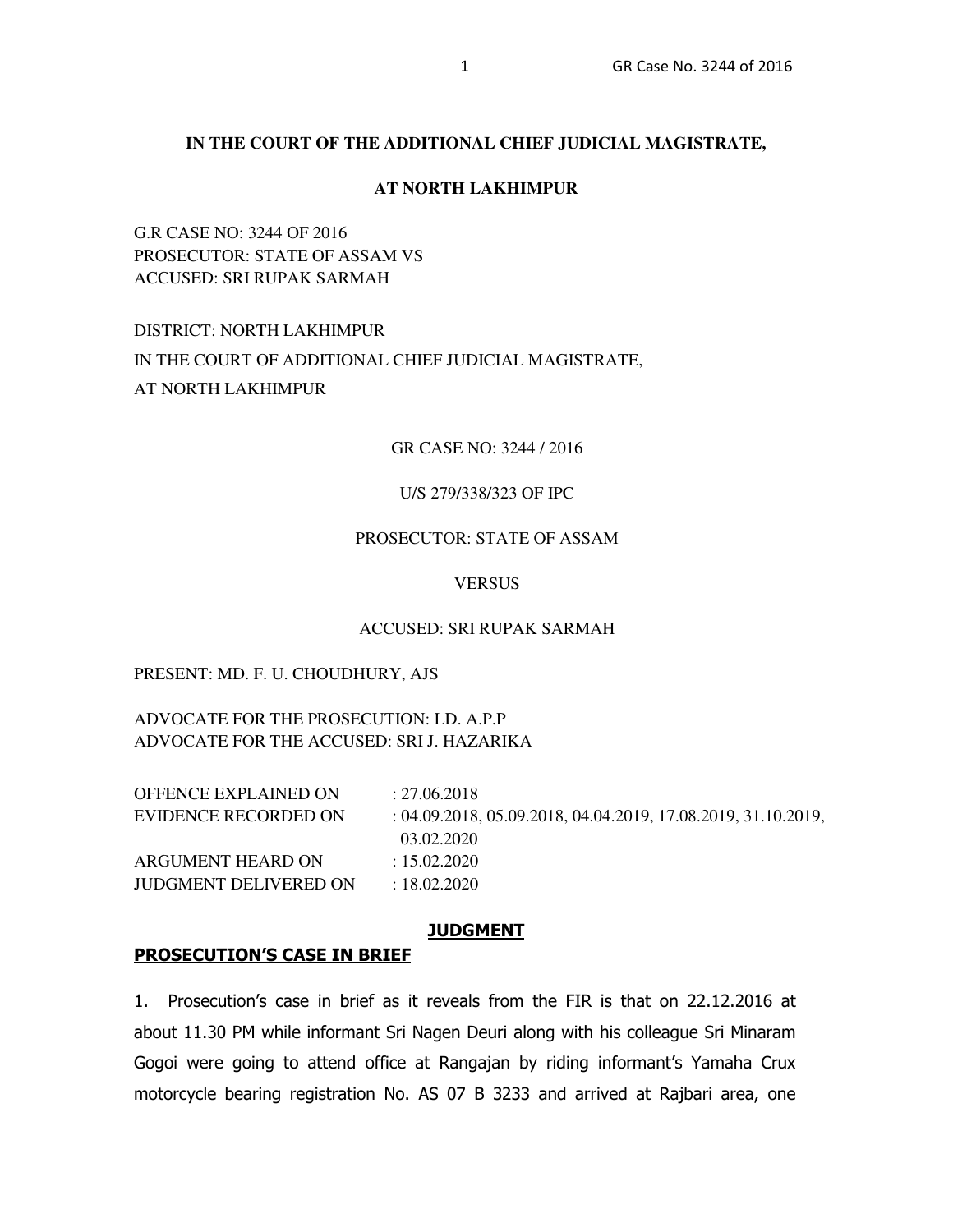Ertiga vehicle bearing registration No. AS 07 J 9427 came there in a very high speed and negligent manner and hit informant's said motorcycle from the backside while trying to overtake and thereby caused injury to the informant and his said colleague. The informant thereafter lodged an FIR about the occurrence before the OC of Bihpuria police station.

2. On receipt of the FIR, the O/C of Bihpuria police station registered a case being numbered as Bihpuria P.S Case No. 956/16. After investigation, I.O of the case submitted charge-sheet against accused Sri Rupak Sarmah for the offences punishable u/s 279/338/427 of IPC. Copies of relevant documents were furnished to the accused u/s 207 of CrPC. Considering the relevant documents and hearing both the parties, particulars of offences punishable u/s 279/338/323 of IPC are read over and explained to the accused to which he pleaded not guilty and stood to face the trial.

3. The prosecution in support of its case examined six witnesses whereas the accused did not examine any witness in support of his defence. The accused is examined u/s 313 of CrPC. Defence case is of total denial as it reveals from the statements made by the accused and the tenor of cross-examination of prosecution witnesses by defence. I have heard the learned counsel for both the parties.

4. Upon hearing and on perusal of record I have framed the following points for determination:

## 5. **POINT FOR DETERMINATION:**

(i) Whether the accused on 22.12.2016 at about 11.30 AM at Rajbari under Bihpuria policed station, drove his Ertiga vehicle bearing registration No. AS 07 J 9427 in a public way in a rash or negligent manner as a result of which the said vehicle hit informant's motorcycle bearing registration No. AS 07 B 3233 from the backside, and such act of hitting endangered human life and was likely to cause injury to the informant and his colleague Sri Minaram Gogoi, and thereby committed an offence punishable u/s 279 of IPC?

(ii) Whether the accused on 22.12.2016 at about 11.30 AM at Rajbari under Bihpuria policed station, drove his Ertiga vehicle bearing registration No. AS 07 J 9427 in a rash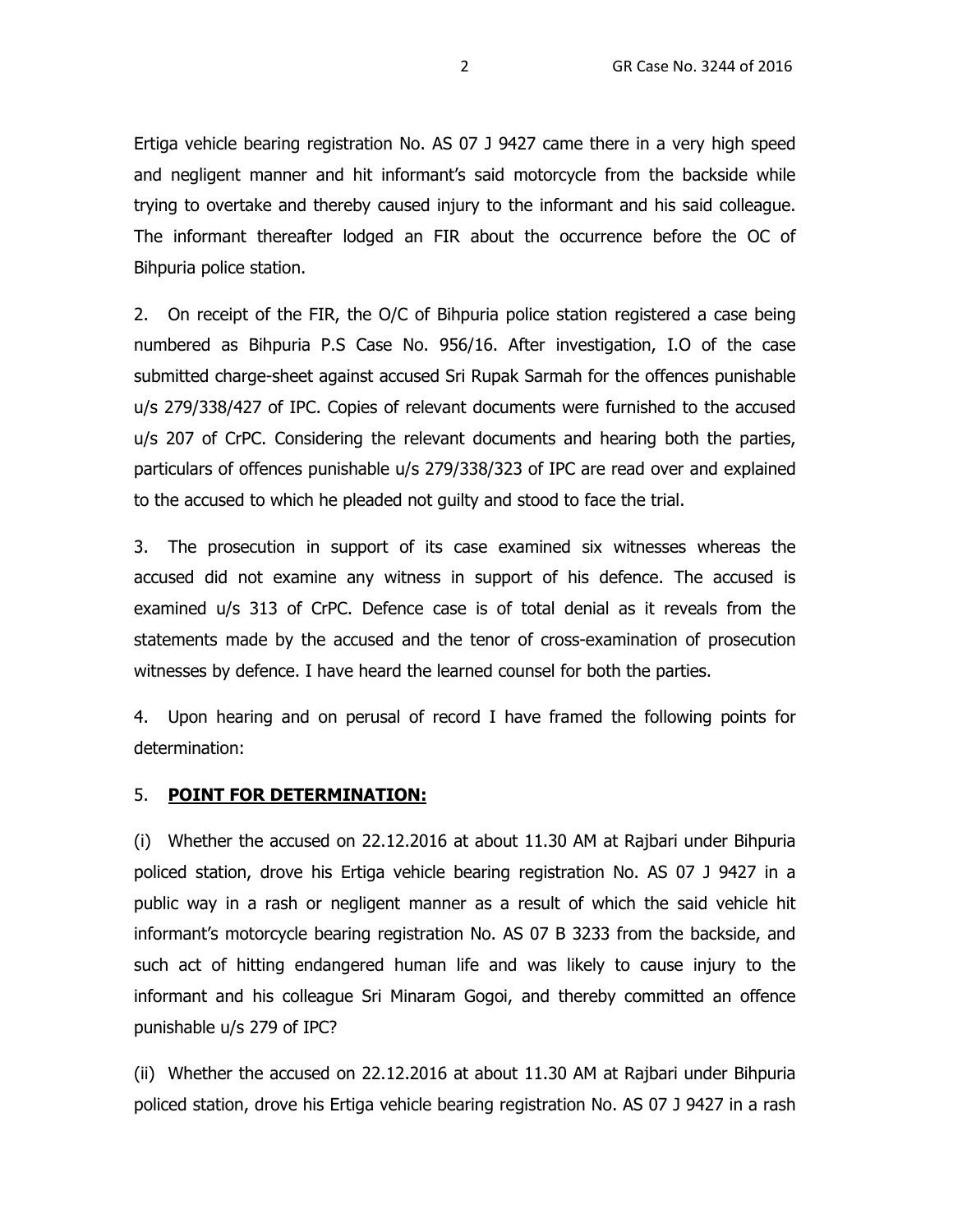or negligent manner as a result of which the vehicle collided with informant's motorcycle and subsequently the informant and his colleague Sri Minaram Gogoi sustained grievous hurt by falling from the motorcycle, and thereby committed an offence punishable u/s 338 of IPC?

(iii) Whether the accused on 22.12.2016 at about 11.30 AM at Rajbari under Bihpuria policed station, voluntarily hit informant's motorcycle from the backside with an Ertiga vehicle, with the intention to cause hurt, and thereby caused injury to informant and his colleague Sri Minaram Gogoi and thereby committed an offence punishable u/s 323 of IPC?

## **DISCUSSION OF EVIDENCE, DECISION AND REASONS THEREOF:**

## **POINT NO. 1, 2 AND 3:**

6. For the sake of convince, and as because point no. 1, 2, & 3 are interconnected, hence they are taken up herein together for discussion and decision.

7. As regards the aforesaid points for determination, the most vital witnesses examined by prosecution are informant/PW-1 Sri Nagen Deuri and informant's colleague/PW-2 Sri Minaram Gogoi. The informant/PW-1 and PW-2 in their respective evidence-in-chief have supported the contention of FIR. The gist or crux of evidence deposed by PW-1 and PW-2 in their respective evidence-in-chief is that at the time of occurrence while they were going to Rangajan on a motorcycle and reached Rajbari area at that time one four wheeler vehicle knocked their bike as a result of which they fell down and sustained injury. Thereafter, the accused persons/passengers in that vehicle took them to hospital. The aforesaid vehicle was in a very high speed at the time of occurrence.

8. On careful perusal of the evidence deposed by PW-1 and PW-2 as narrated above, it is seen that they have nowhere stated anything about the identity of person who was driving the aforesaid offending vehicle at the time of alleged occurrence. In fact, the PW-1/informant and PW-2 in their evidence-in-chief have stated that they do not recognize the accused of this case. In his cross-examination, the PW-1 has further added that he could not recognize that who was the driver of that vehicle. Therefore, it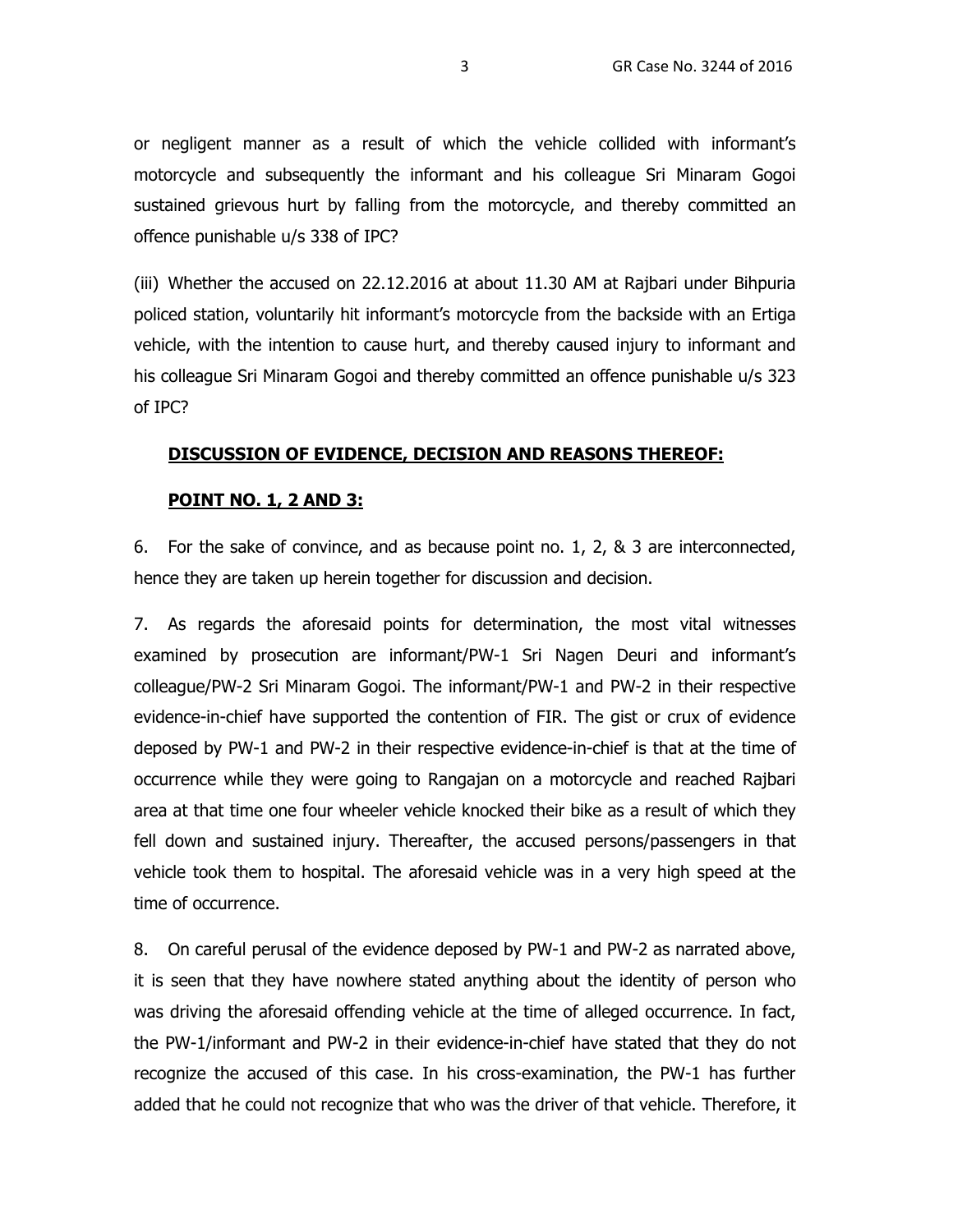is clear that there is nothing in the evidence of PW-1 and PW-2 which can show that the accused was driving the aforesaid offending vehicle at the time of alleged occurrence.

9. In the above context, PW-4 Sri Uddhabjyoti Gogoi in his evidence-in-chief has stated that about 2-3 years back he heard that accused knocked a person with his vehicle at Rajbari Tiniali. During his cross-examination, PW-4 has stated that he cannot say that from whom he got the aforesaid information. Therefore, it is clear that the aforesaid statement made by PW-4 in his evidence-in-chief is totally hearsay and the same cannot be believed unless corroborated by some other reliable evidence.

10. Similarly, PW-5 Sri Jaydev Saha in his evidence-in-chief has stated that on a day about 3 years back, the accused took his (PW-5) Ertiga vehicle from his house. After a while he came to know that the accused met with an accident with the aforesaid vehicle at Rajbari area. During his cross-examination, PW-5 has stated that he did not see the occurrence himself. He cannot say that for whose fault the occurrence took place. Therefore, it is clear that the PW-5 was not an eye witness to the occurrence and hence the allegation made by him in his evidence-in-chief against the accused is clearly hearsay evidence which cannot be relied upon unless corroborated by some other reliable evidence.

11. In the above context, PW-3 Sri Gunindra Gogoi in his evidence has stated that in the year 2016 he heard from others that a road traffic accident took place between one motorcycle and one vehicle at Rajbari area and two persons sustained injury in that accident. From the aforesaid evidence deposed by PW-3, it is seen that there is no incriminating material against the accused.

12. As regards the aforesaid points for determination, PW-6 Sri Krishna Chauhan, who investigated this case, in his evidence-in-chief has described in details the steps taken by him during investigation. However, there is nothing specific in the evidence which can prove that the accused was driving the aforesaid offending vehicle at the time of alleged occurrence and that the accused has committed the offences as alleged.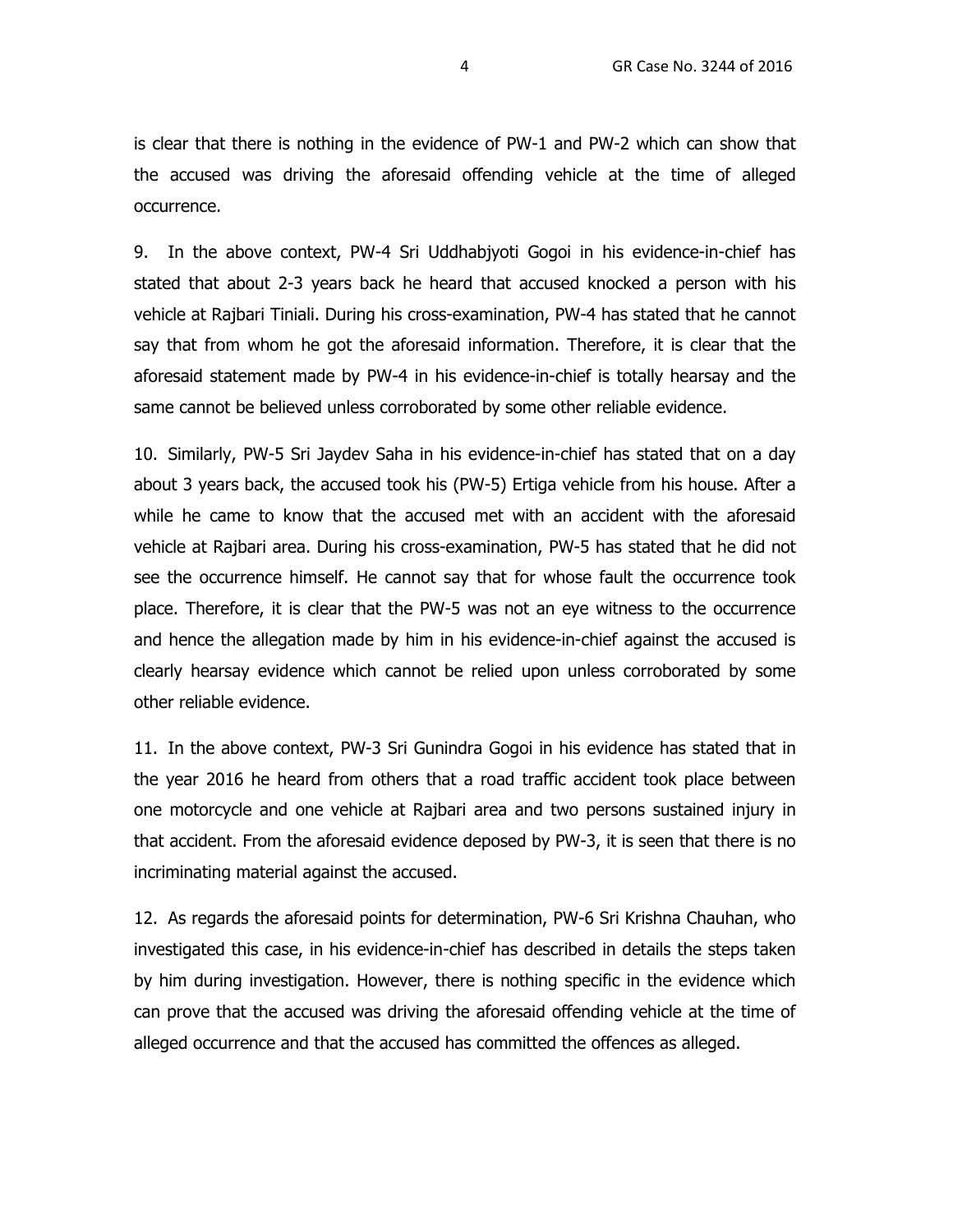13. Considering the discussion made above, it is evident that the witnesses examined by prosecution have failed to prove beyond reasonable doubt that the accused has committed the offences as alleged.

DECISION: Point no.1, 2 & 3 are therefore decided in the negative and goes against the prosecution.

#### **ORDER**

14. In view of the discussion made above and the decision reached in the foregoing point for determination, it is held that the witnesses examined by prosecution have failed to prove beyond reasonable doubts that accused Sri Rupak Sarmah has committed the offences punishable under section 279/338/323 of I.P.C as alleged, and as such, the above named accused person is acquitted of the charges under section 279/338/323 of I.P.C on benefit of doubt and they be set at liberty forthwith.

The bail bond of the accused person shall remain in force for another six months from today.

This judgment is given under my hand, and seal of this court on this the  $18<sup>th</sup>$ day of February, 2020.

The case is disposed of on contest.

 F.U. Choudhury Additional Chief Judicial Magistrate North Lakhimpur